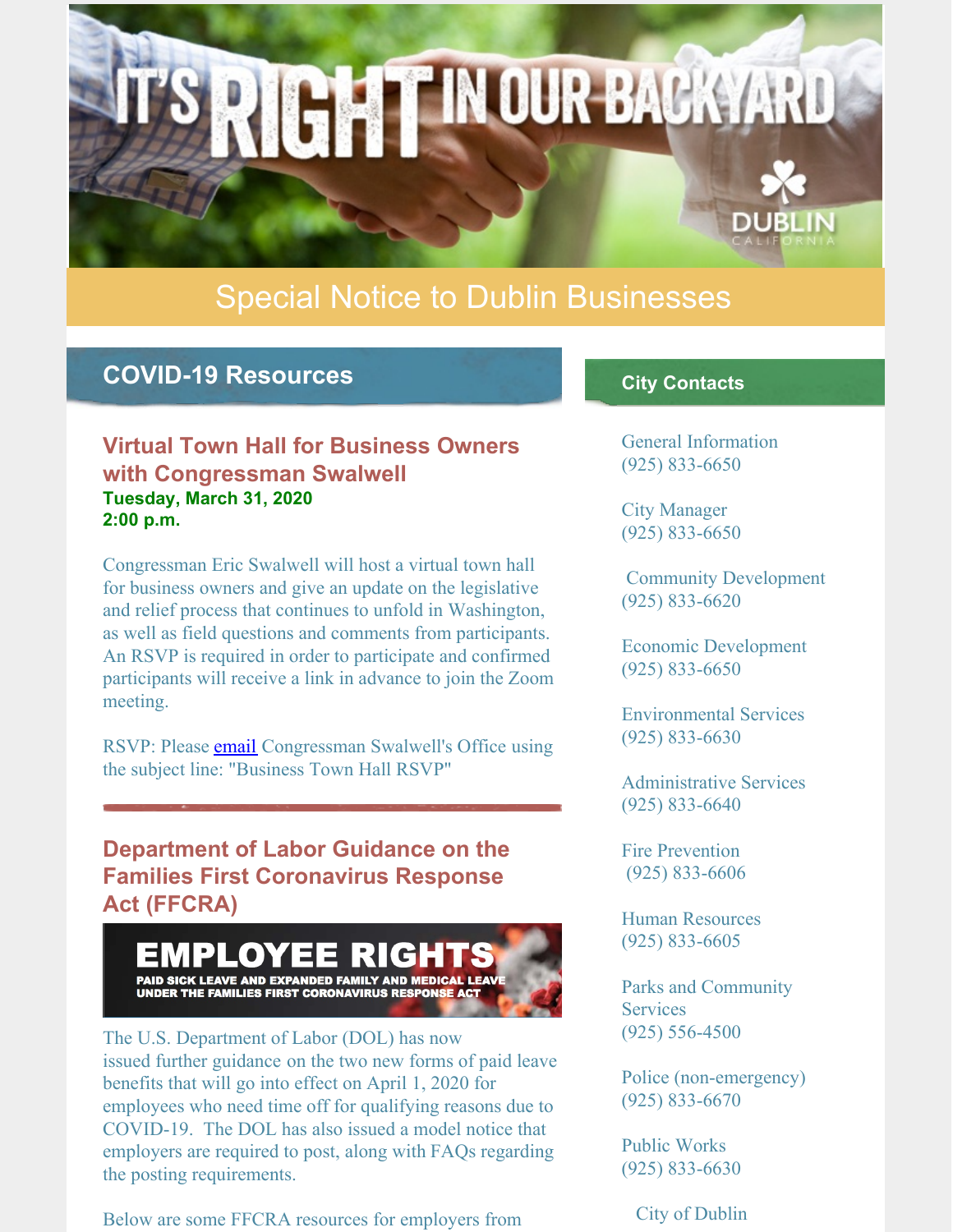DOL:

- FAQs and [guidance](https://www.dol.gov/agencies/whd/pandemic/ffcra-questions)
- Example notice to [employees](https://www.dol.gov/sites/dolgov/files/WHD/posters/FFCRA_Poster_WH1422_Non-Federal.pdf)
- FAQs regarding the posting [requirements](https://www.dol.gov/agencies/whd/pandemic/ffcra-poster-questions)

#### **Webinar: Demystifying Financial Programs During the COVID-19 Crisis Monday, March 30, 2020 12:00 p.m. to 1:30 p.m.**

The International Economic Development Council (IEDC) is hosting a free webinar about federal financial programs and resources to help communities and businesses respond and recover during and after a crisis. Pre-registration is required to participate in the webinar.

Please register for the webinar **[online](https://dublin.ca.gov/Calendar.aspx?EID=5224&month=3&year=2020&day=27&calType=0)**.

### **New Deadline for StopWaste Grants**

StopWaste has extended its waste reduction grant deadline for nonprofits and businesses in Alameda County to April 3, 2020.

Grants are aimed at increasing individual, business, and community involvement in the reduction of waste, i.e. waste prevention, reuse and recovery of goods and materials, as well as development, marketing, and use of recovered products.

For more information or to apply, visit their [website](http://www.stopwaste.org/at-work/stopwaste-grants).



### **We're Here for You**

The City of Dublin appreciates our business community and remains committed to being your source for reliable and accessible information and resources. The City continues to maintain a COVID-19 [webpage](https://www.dublin.ca.gov/coronavirus) and a COVID-19 Business Impacts [webpage](https://dublin.ca.gov/2177/COVID-19-Business-Impacts) to provide you with up-todate information and resources.

Note: Today, the President signed the Coronavirus Aid, Relief, and Economic Security Act or "CARES Act." We 100 Civic Plaza Dublin, CA 94568 www.dublin.ca.gov